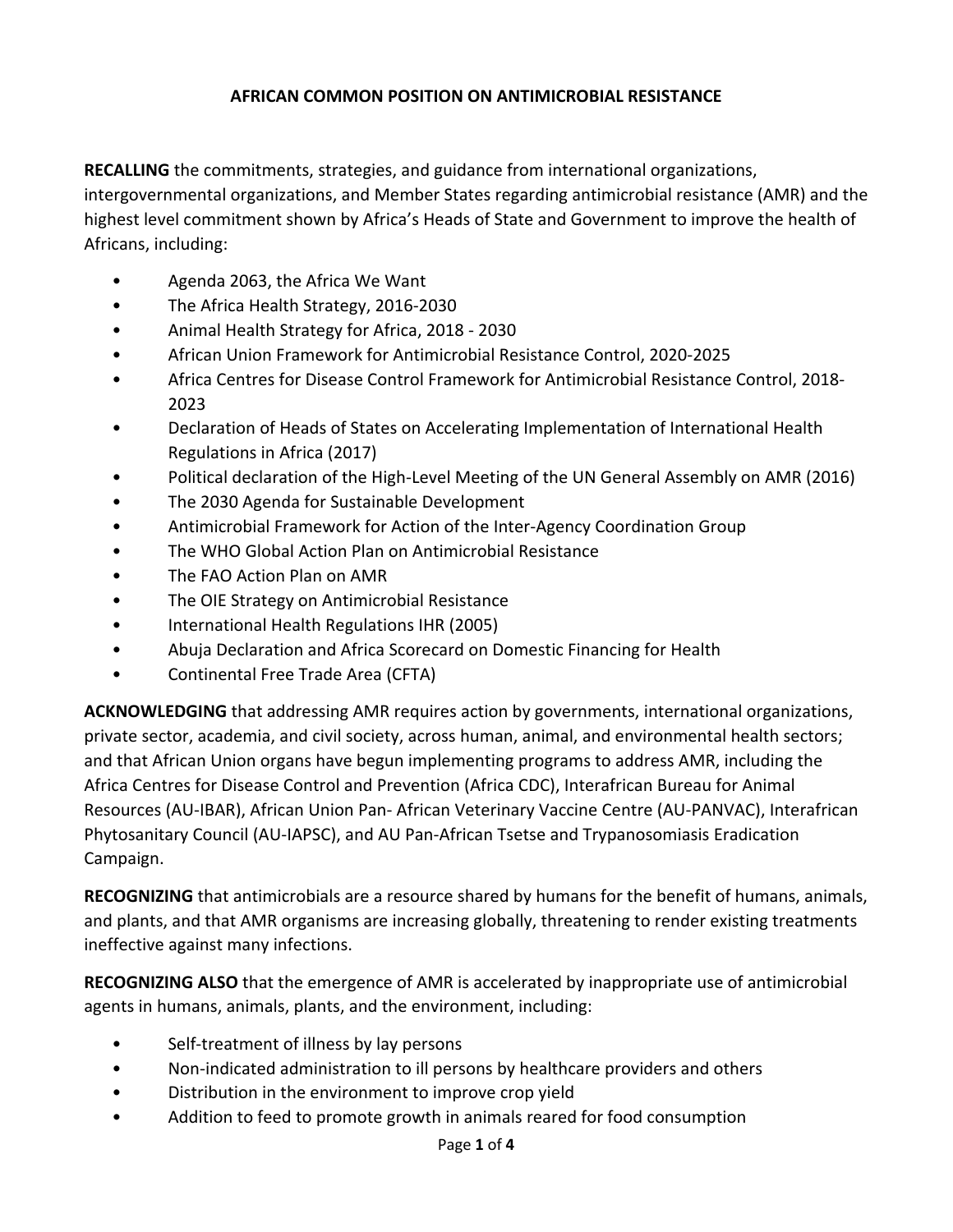**RECOGNIZING ALSO** that AMR control is threatened by gaps in research and development on new antimicrobials, vaccines, diagnostics, waste management tools, and other interventions.

**REGRETTING** that AMR emergence may be further amplified by substandard or falsified antimicrobials, which impair treatment of existing infections and may help select for AMR strains.

**REGRETTING ALSO** that transmission of AMR is accelerated by inadequate infection prevention and control in healthcare facilities, by contamination of the food supply with AMR bacteria, by impaired access to potable water, and by limitations in public health prevention programmes, including immunisation, sanitation, and sexual health.

**CONCERNED** that AMR is a development challenging, threatening achievement of Sustainable Development Goals and Agenda 2063, related to human, aquatic, marine and terrestrial animal health, biodiversity and ecosystems, clean water, poverty, and hunger; and that drug resistance causes an estimated 700,000 deaths each year globally, and, if current trends continue, AMR could result in over 10 million deaths per year and over 100 trillion USD in lost output globally by 2050.

**CONCERNED ALSO** that many Africans lack access to high-quality antimicrobials, resulting in millions of preventable illnesses and deaths annually.

**COGNIZANT** that Member States face challenges in ensuring that National Action Plans on AMR are fully developed, funded, implemented, and measured, that Plans include a One Health approach and cover all sectors, and that Plans are main-streamed into universal health care, economic development, and other high development priorities.

## **WE RECOMMEND TO AFRICAN UNION MEMBER STATES TO:**

- 1. Develop policy, implement programs, finance, and train human resources to improve monitoring of AMR, including:
	- a. Increase the number of tests performed on humans, animals, and plants for AMR organisms;
	- b. Increase the proportion of human and animal diagnostic laboratories with quality assurance programs and international accreditation
	- c. Increase the number of national laboratories conducting surveillance for AMR using standardized protocols;
	- d. Continuously collect, analyze, report, and disseminate data about AMR and antimicrobial use for high priority pathogens to relevant AU agencies and international organizations, such as the Tripartite Collaboration on AMR.
- 2. Develop policy, implement programs, finance, and train human resources to delay emergence of AMR, including:
	- a. Restrict over-the-counter sales of antimicrobials classified as "watch" and "reserve" by the World Health Organization;
	- b. Increase the proportion of healthcare providers adhering to prudent antimicrobial use guidelines;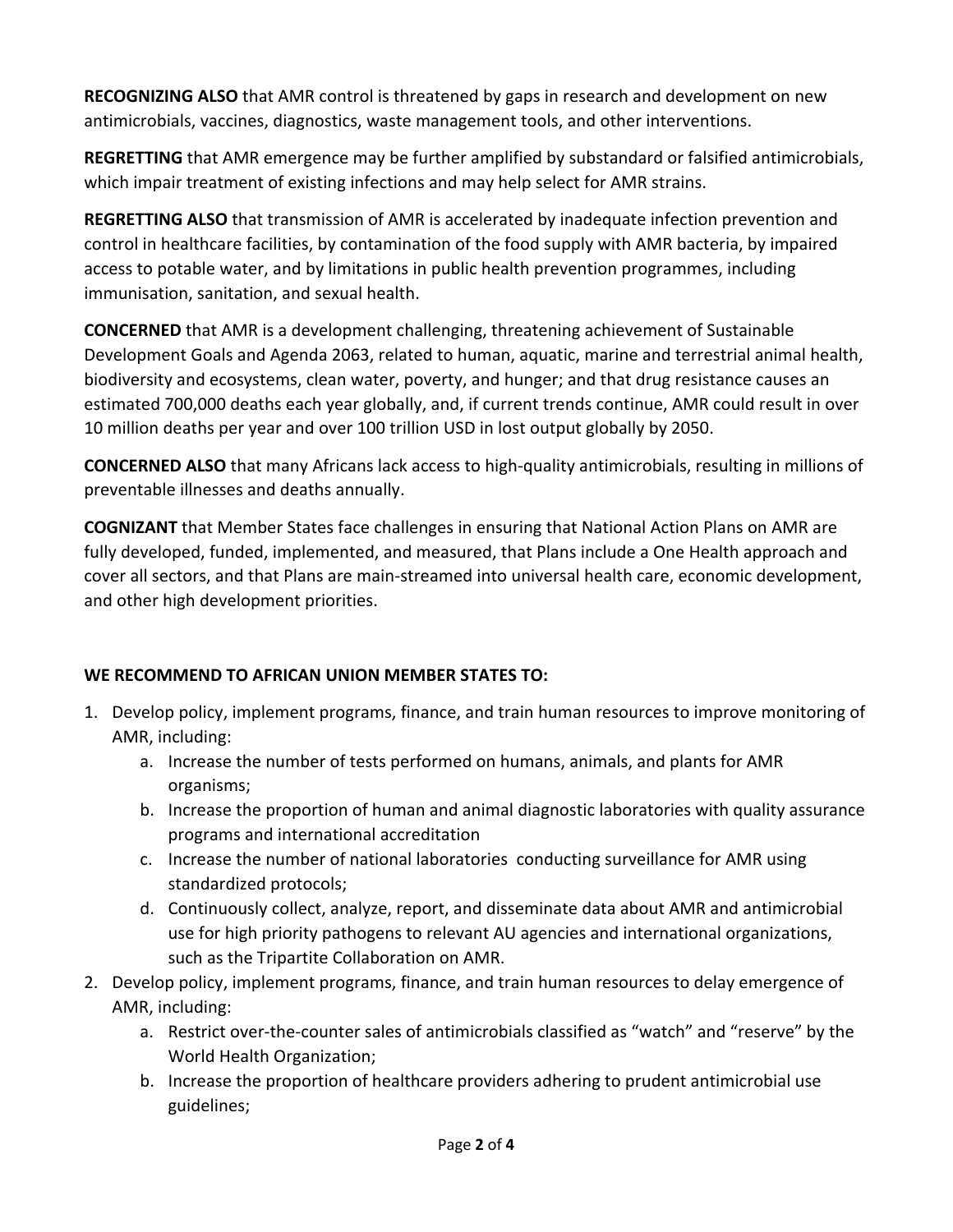- c. Increase the proportion of veterinarians and food producers adhering to prudent antimicrobial use guidelines, including use of safe farming practices (e.g. good nutrition, vaccination, biosafety and biosecurity) and halting all use of medically important antimicrobials for growth promotion;
- d. Reduce availability and sales of sub-standard and falsified antimicrobials.
- 3. Develop policy, implement programs, finance, and train human resources to limit transmission of AMR, including:
	- a. Increase the proportion of healthcare facilities implementing infection control and prevention programs and antimicrobial stewardship programs;
	- b. Increase the availability and sales of animal products and crops produced with prudent antimicrobials use;
	- c. Increase access to clean water, sanitation, and hygiene in healthcare facilities, farms, schools, households, and community settings;
	- d. Increase compliance with international standards for management of human, animal, and industrial waste.
- 4. Develop policy, implement programs, finance, and train human resources to mitigate harm from AMR, including:
	- a. Increase the number of healthcare facilities with quality diagnostic tests for infection and AMR;
	- b. Reduce the availability and use of substandard diagnostic tests and supplies;
	- c. Increase the proportion of healthcare providers, veterinarians, and healthcare facilities adhering to guidelines for treatment of susceptible and AMR infections in humans and animals;
	- d. Maintain consistent supply of and access to essential antimicrobials that have been quality assured.
- 5. Establish and strengthen national task forces that represent human, animal, plants and environmental agencies.
- 6. Develop or revise, fund, and monitor national action plans for AMR.
- 7. Engage civil society organizations, media, and the general public to promote awareness and understanding of AMR and support for programs to control AMR.

## **WE RECOMMEND TO REGIONAL ECONOMIC COMMUNITIES TO:**

- 1. Harmonize regulation of antimicrobial agents used in humans, animals and plants.
- 2. Harmonize protocols for recording, analyzing, and reporting AMR and antimicrobial use.